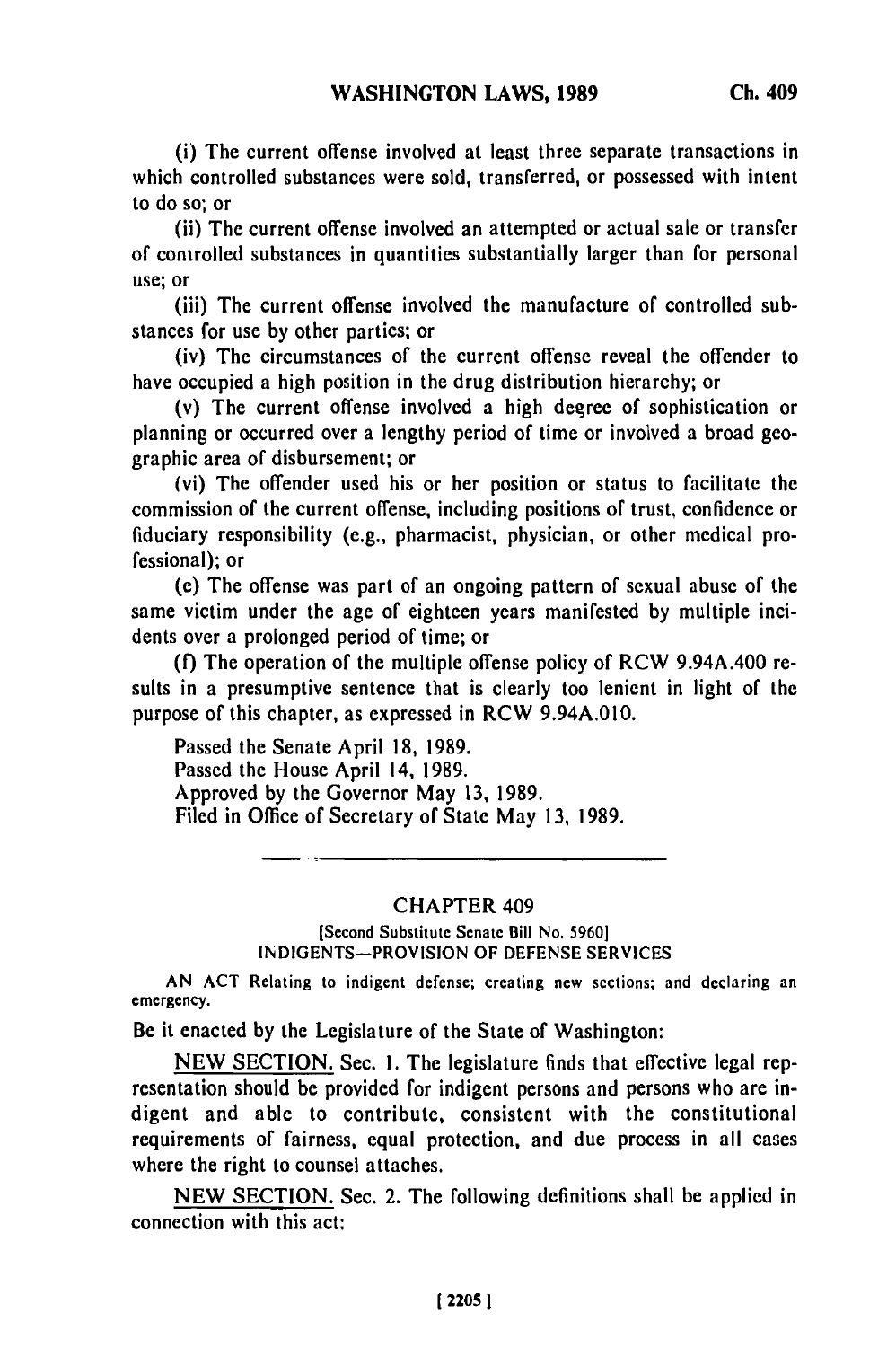**(1)** "Indigent" means a person who, at any stage of a court proceeding, is:

(a) Receiving one of the following types of public assistance: Aid to families with dependent children, general assistance, poverty-related veterans' benefits, food stamps, refugee resettlement benefits, medicaid, or supplemental security income; or

**(b)** Involuntarily committed to a public mental health facility; or

(c) Receiving an annual income, after taxes, of one hundred twentyfive percent or less of the current federally established poverty level; or

**(d)** Unable to pay the anticipated cost of counsel for the matter before the court because his or her available funds are insufficient to pay any amount for the retention of counsel.

(2) "Indigent and able to contribute" means a person who, at any stage of a court proceeding, is unable to pay the anticipated cost of counsel for the matter before the court because his or her available funds are less than the anticipated cost of counsel but sufficient for the person to pay a portion of that cost.

**(3)** "Anticipated cost of counsel" means the cost of retaining private counsel for representation on the matter before the court.

(4) "Available funds" means liquid assets and disposable net monthly income calculated after provision is made for bail obligations. For the purpose of determining available funds, the following definitions shall apply:

(a) "Liquid assets" means cash, savings accounts, bank accounts, stocks, bonds, certificates of deposit, equity in real estate, and equity in motor vehicles. **A** motor vehicle necessary to maintain employment and having a market value not greater than three thousand dollars shall not be considered a liquid asset.

**(b)** " Income " means salary, wages, interest, dividends, and other earnings which are reportable for federal income tax purposes, and cash payments such as reimbursements received from pensions, annuities, social security, and public assistance programs. It includes any contribution received from any family member or other person who is domiciled in the same residence as the defendant and who is helping to defray the defendant's basic living costs.

(c) "Disposable net monthly income" means the income remaining each month after deducting federal, state, or local income taxes, social security taxes, contributory retirement, union dues, and basic living costs.

**(d)** "Basic living costs" means the average monthly amount spent **by** the defendant for reasonable payments toward living costs, such as shelter, food, utilities, health care, transportation, clothing, loan payments, support payments, and court-imposed obligations.

**NEW SECTION.** Sec. **3. (1) A** determination of indigency shall be made for all persons wishing the appointment of counsel in criminal, juvenile, involuntary commitment, and dependency cases, and any other case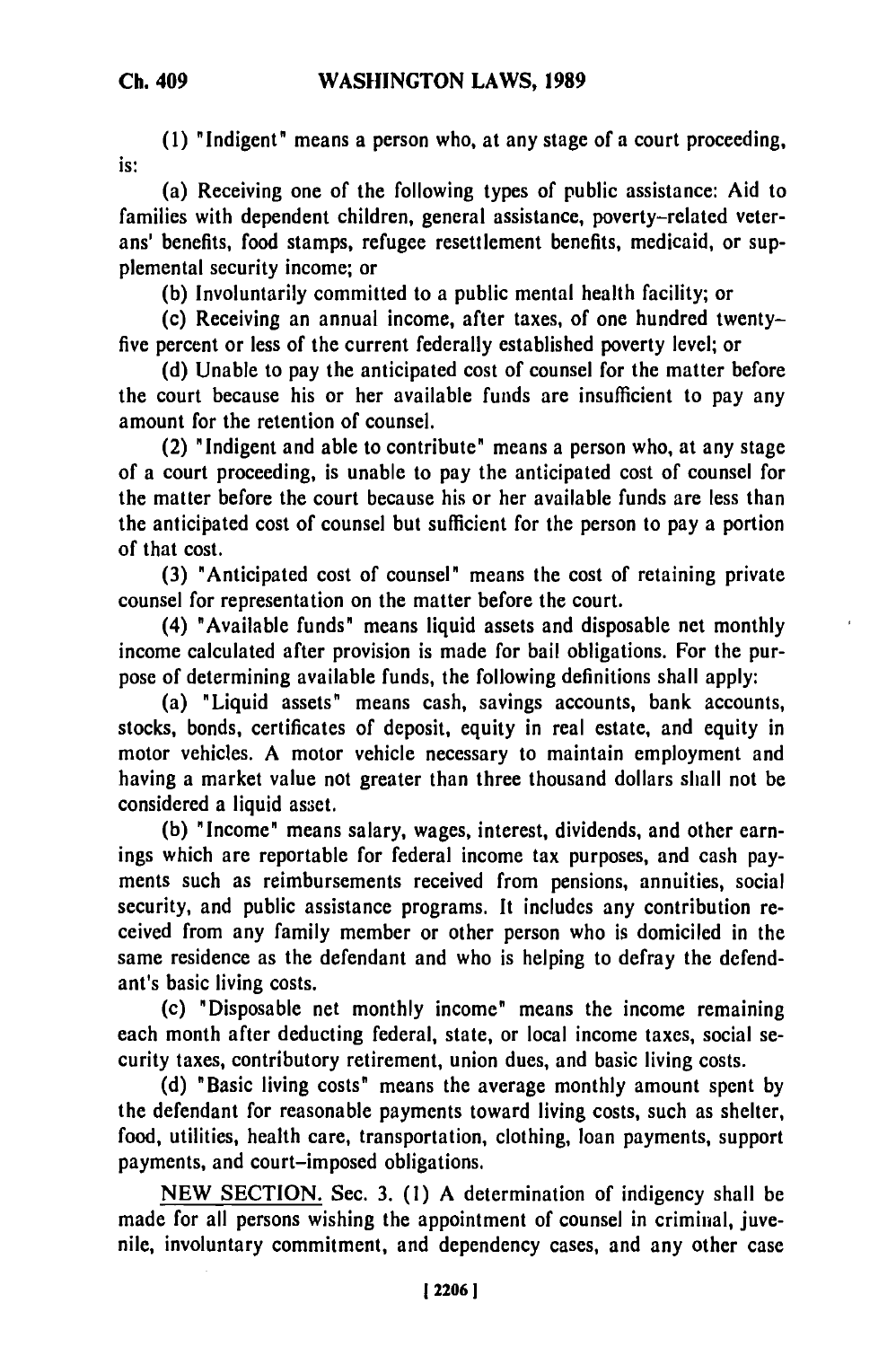where the right to counsel attaches. The court or its designee shall determine whether the person is indigent pursuant to the standards set forth in this chapter.

(2) In making the determination of indigency, the court shall also consider the anticipated length and complexity of the proceedings and the usual and customary charges of an attorney in the community for rendering services, and any other circumstances presented to the court which are relevant to the issue of indigency. The appointment of counsel shall not be denied to the person because the person's friends or relatives, other than a spouse who was not the victim of any offense or offenses allegedly committed **by** the person, have resources adequate to retain counsel, or because the person has posted or is capable of posting bond.

**(3)** The determination of indigency shall be made upon the defendant's initial contact with the court or at the earliest time circumstances permit. The court or its designee shall keep a written record of the determination of indigency. Any information given **by** the accused under this section or sections shall be confidential and shall not be available for use **by** the prosecution in the pending case.

(4) **If** a determination of eligibility cannot be made before the time when the first services are to be rendered, the court shall appoint an attorney on a provisional basis. **If** the court subsequently determines that the person receiving the services is ineligible, the court shall notify the person of the termination of services, subject to court-ordered reinstatement.

**(5) All** persons determined to be indigent and able to contribute, shall be required to execute a promissory note at the time counsel is appointed. The person shall be informed whether payment shall be made in the form of a lump sum payment or periodic payments. The payment and payment schedule must be set forth in writing. The person receiving the appointment of counsel shall also sign an affidavit swearing under penalty of perjury that all income and assets reported are complete and accurate. In addition, the person must swear in the affidavit to immediately report any change in **fi**nancial status to the court.

**(6)** The office or individual charged **by** the court to make the determination of indigency shall provide a written report and opinion as to indigency on a form prescribed **by** the office of the administrator for the courts, based on information obtained from the defendant and subject to verification. The form shall include information necessary to provide a basis for making a determination with respect to indigency as provided **by** this chapter.

NEW SECTION. Sec. **4.** Each county or city under this chapter shall adopt standards for the delivery of public defense services, whether those services are provided by contract, assigned counsel, or a public defender office. Standards shall include the following: Compensation of counsel, duties